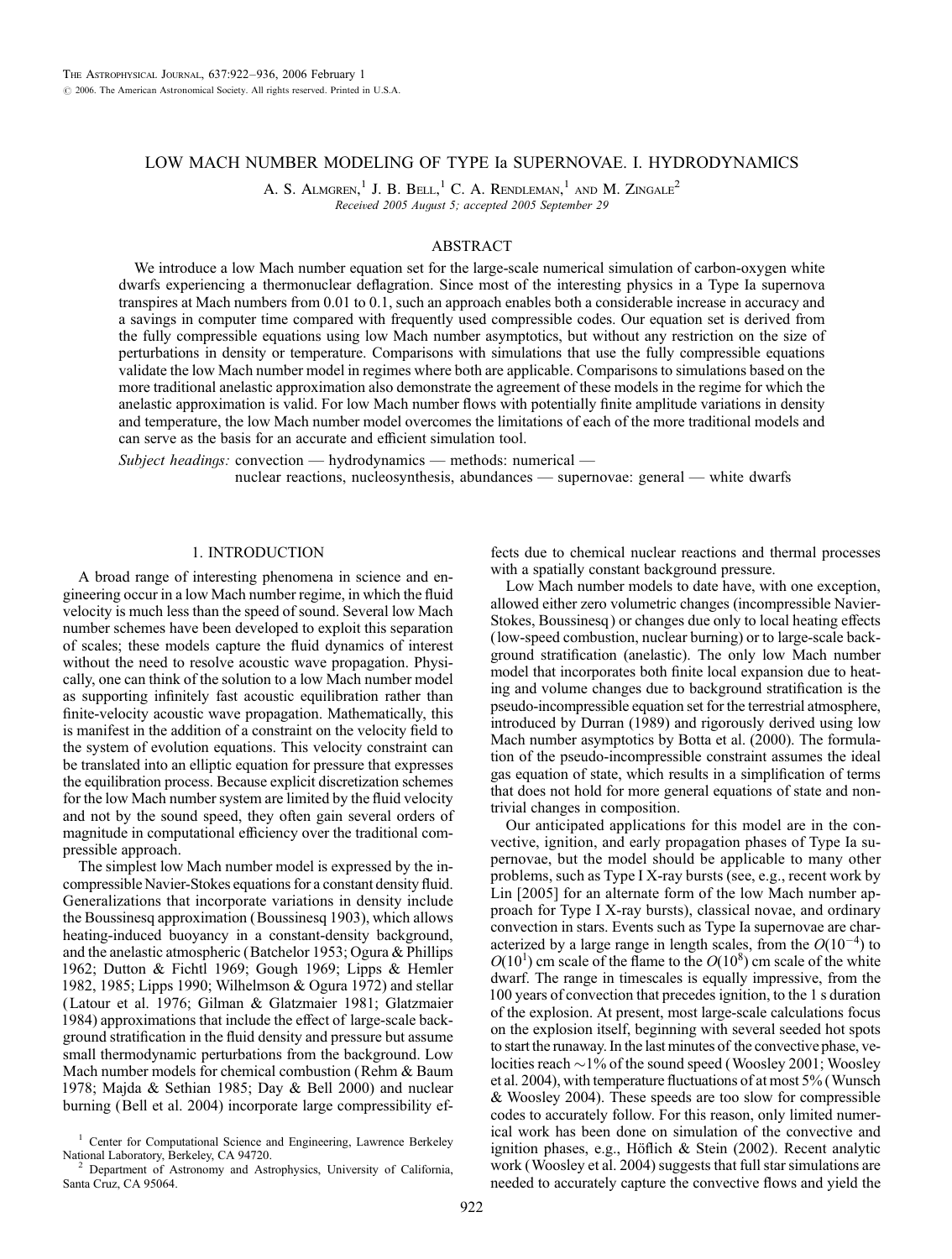spatial, temporal, and size distribution of the hot spots that seed the explosion. Three-dimensional anelastic calculations (Kuhlen et al. 2006) have shown that a dipole velocity field dominates the convection.

The low Mach number model presented here, like the anelastic model, will be capable of the long time integration necessary to follow the convection. Unlike the anelastic model, however, the low Mach number approach continues to be valid as the variation in density and temperature increases in the flame bubbles that evolve in the early phases of the explosion. Following the evolution from the convection through the early phases of the explosion is the eventual target of our low Mach number methodology.

Although the derivation of the low Mach number equation set will be general, the example we consider is a simplified problem, without reactions or thermal conduction and with a time independent, radially symmetric form of self-gravity. The focus of the examples is to demonstrate the ability of the low Mach number model to accurately represent the hydrodynamics. We compare the simulations based on the low Mach number approach to simulations based on the fully compressible equation set, where applicable, and to the traditional anelastic approach, where applicable. We show that the low Mach number algorithm works well for very low Mach number flows, with validation presented to Mach numbers  $\sim 0.2$ .

In the next section we derive the low Mach number equations, and in  $\S$  3 we discuss the numerical implementation. Section 4 contains numerical comparisons with compressible and anelastic simulations, and in the final section we discuss our conclusions and future work.

### 2. LOW MACH NUMBER MODEL

We begin with the fully compressible equations governing motion in the stellar environment as described, for example, in Bell et al. (2004)

$$
\frac{\partial \rho}{\partial t} + \nabla \cdot (\rho U) = 0,\tag{1}
$$

$$
\frac{\partial \rho U}{\partial t} + \nabla \cdot (\rho U U) + \nabla p = -\rho g \hat{e}_r, \tag{2}
$$

$$
\frac{\partial \rho E}{\partial t} + \nabla \cdot (\rho UE + pU) =
$$
  
 
$$
\nabla \cdot (\kappa \nabla T) - \rho g(U \cdot \hat{e}_r) - \sum_{k} \rho q_k \dot{\omega}_k, \quad (3)
$$

$$
\frac{\partial \rho X_k}{\partial t} + \nabla \cdot (\rho U X_k) = \rho \dot{\omega}_k. \tag{4}
$$

Here  $\rho$ , U, T, and p are the density, velocity, temperature, and pressure, respectively, and  $E = e + U \cdot U/2$  is the total energy, with e representing the internal energy. In addition,  $X_k$  is the abundance of the kth isotope, with associated production rate  $\dot{\omega}_k$ , and energy release  $q_k$ . Finally,  $g(r)$  is the radially dependent gravitational acceleration (resulting from spherically symmetric self-gravity)  $\hat{e}$ is the unit vector in the radial direction, and  $\kappa$  is the thermal conductivity. The Reynolds number of flows in a typical white dwarf is sufficiently large that we neglect viscosity here, although viscous terms could easily be included in the model and the numerical methodology.

For the stellar conditions being considered, the pressure contains contributions from ions, radiation, and electrons. Thus

$$
p = p(\rho, T, X_k) = p_{\text{ion}} + p_{\text{rad}} + p_{\text{ele}},
$$
\n
$$
(5)
$$

where

$$
p_{\rm ion} = \rho k_{\rm B} T / \bar{A} m_p, \quad p_{\rm rad} = a T^4 / 3,
$$

and  $p_{\text{ele}}$  is the contribution to the thermodynamic pressure due to fermions. In these expressions,  $m_p$  is the mass of the proton, a is related to the Stefan-Boltzmann constant  $\sigma = ac/4$ , c is the speed of light,  $\overline{A} = \sum_k X_k A_k$ ,  $A_k$  is the atomic number of the kth isotope, and  $k_B$  is Boltzmann's constant. The ionic component has the form associated with an ideal gas, but the radiation and electron pressure components do not. We use a stellar equation of state as implemented in Timmes & Swesty (2000).

As a prelude to developing the low Mach number equations, we first rewrite the energy equation (eq. [3]) in terms of the enthalpy,  $h = e + p/\rho$ ,

$$
\rho \frac{Dh}{Dt} - \frac{Dp}{Dt} = \nabla \cdot (\kappa \nabla T) - \sum_{k} \rho q_k \dot{\omega}_k = \rho H,\tag{6}
$$

where we introduce  $H$  to represent the enthalpy source terms.

Our goal in this section is to derive a model for low speed flows in a hydrostatically balanced, radially stratified background that removes acoustic waves, yet allows for the development of finite amplitude temperature and density variations. We thus posit the existence of a background state with pressure, density, and temperature  $p_0(r, t)$ ,  $\rho_0(r, t)$  and  $T_0(r, t)$  satisfying both the equation of state and hydrostatic equilibrium. Because we neglect reaction terms that could potentially alter the large-scale pressure distribution within the star, for the purposes of this paper we neglect time variation of the background state, i.e., we assume  $\frac{\partial p_0}{\partial t} = \frac{\partial \rho_0}{\partial t} = \frac{\partial T_0}{\partial t} = 0.$ 

In order to understand the behavior of the system, we examine the balance of terms as a function of Mach number,  $M = U/c<sub>s</sub>$  ( $c<sub>s</sub>$ is the speed of sound), which is assumed to be small. We rewrite the momentum equation in nondimensional coordinates, where the space and time coordinates as well as the density, velocity, and pressure are scaled by characteristic values  $L_{ref}$ ,  $t_{ref}$ ,  $\rho_{ref}$ ,  $p_{ref}$ , and  $U_{\text{ref}}$ , respectively. For the problem scale of interest,  $U_{\text{ref}}$ is a typical advective velocity,  $L_{ref}$  a typical length scale,  $t_{ref}$  =  $L_{\text{ref}} / U_{\text{ref}}$ , and  $p_{\text{ref}} = \rho_{\text{ref}} c_{s_{\text{ref}}}^2$ , where  $c_{s_{\text{ref}}}$  is a characteristic value of  $c_s$ . We define a scaling for g in terms of the pressure scale height,  $H_{\text{ref}} = p_{\text{ref}}/(\rho_{\text{ref}} g)$ .

The momentum equation in nondimensional coordinates ( $\tilde{t}$  =  $t/t_{\text{ref}}$ , etc.), if we exploit the hydrostatic equilibrium of the reference state, has the form

$$
\frac{\partial \tilde{\rho} \tilde{\bm{U}}}{\partial \tilde{t}}+\tilde{\nabla}\bm{\cdot}\left(\tilde{\rho}\tilde{\bm{U}}\tilde{\bm{U}}\right)+\frac{1}{M^2}\tilde{\nabla}(\tilde{p}-\tilde{p}_0)=-\frac{1}{M^2}\frac{L_{\text{ref}}}{H_{\text{ref}}}(\tilde{\rho}-\tilde{\rho}_0)\tilde{g}\hat{\bm{e}}_r.
$$

For the large-scale near-equilibrium behavior, we set  $L_{ref}$  =  $H_{\text{ref}}$ , getting

$$
\frac{\partial \tilde{\rho} \tilde{U}}{\partial \tilde{t}} + \tilde{\nabla} \cdot (\tilde{\rho} \tilde{U} \tilde{U}) + \frac{1}{M^2} \tilde{\nabla} (\tilde{p} - \tilde{p}_0) = -\frac{1}{M^2} (\tilde{\rho} - \tilde{\rho}_0) \tilde{g} \hat{e}_r,
$$

where  $\tilde{g} = g/[p_{\text{ref}}/(\rho_{\text{ref}}H_{\text{ref}})].$ 

Since all nondimensional terms are  $O(1)$ , it is clear that to maintain a long-term balance, both ( $\tilde{p} - \tilde{p}_0$ ) and ( $\tilde{\rho} - \tilde{p}_0$ ) must be  $O(M^2)$ . This is consistent with the traditional anelastic approximation; once the density perturbation is assumed small, the approximation  $\nabla \cdot (\rho_0 U) = 0$  follows from the continuity equation, and a linearized temperature-density relationship can be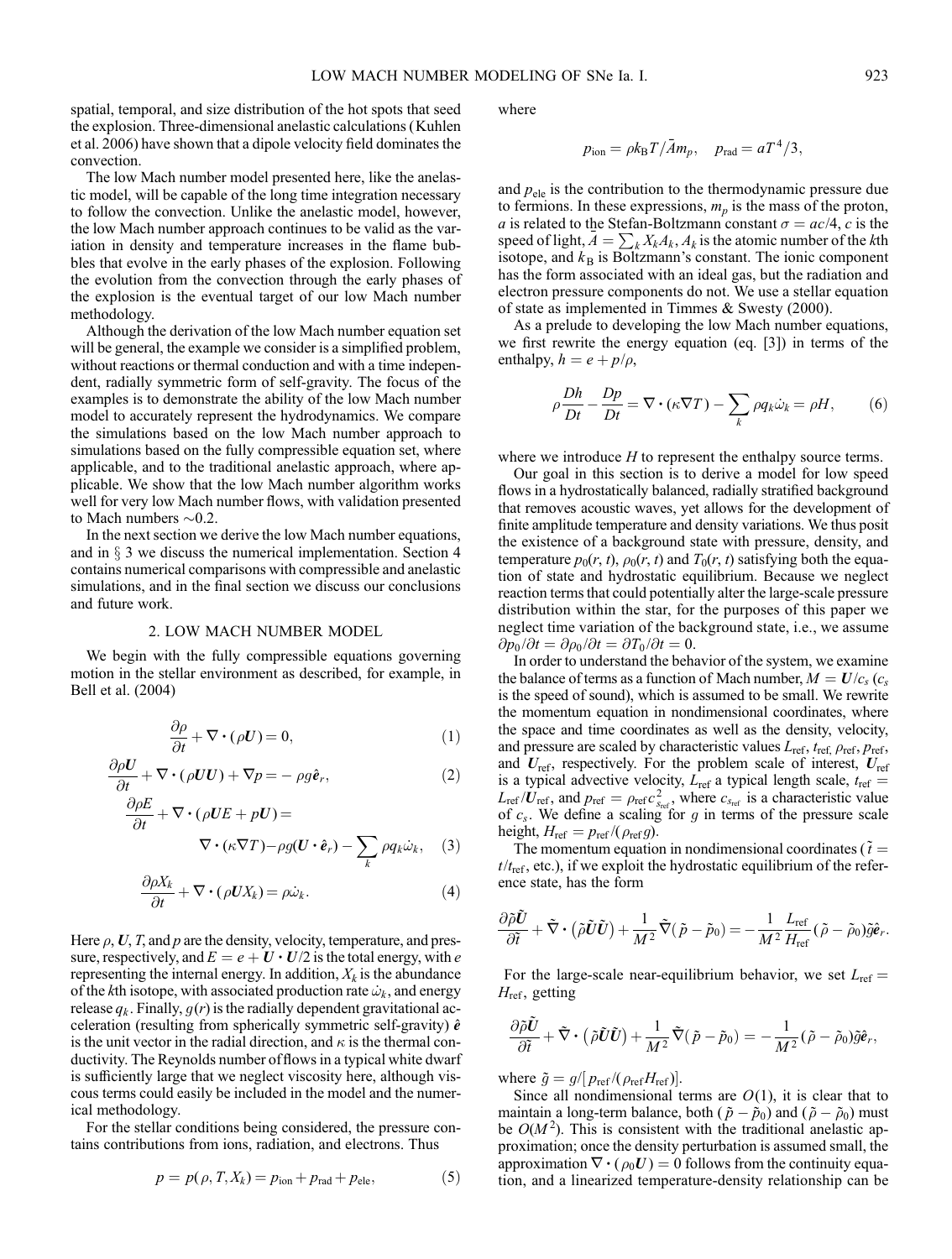used to replace the buoyancy term in the momentum equation by one dependent on temperature (or entropy) rather than density.

Here, however, we are interested in finite amplitude density perturbations. In this case, it is possible for the model to break down in long time integrations should the flow accelerate to the point that M is no longer small. We would, nevertheless, expect the low Mach number model to remain valid for a limited period of time. The behavior of the model for finite time intervals can be examined by considering a shorter timescale,  $t_{ref} = U_{ref}/g$ , defined such that on this timescale, the buoyancy forcing from finite amplitude density perturbations can accelerate the flow to at most  $U_{\text{ref}}$ . Then, recalling  $t_{\text{ref}} = L_{\text{ref}} / U_{\text{ref}}$ , we see that  $L_{\text{ref}} = U_{\text{ref}}^2 / g$ . Recalling then that  $H_{\text{ref}} = p_{\text{ref}} / (p_{\text{ref}} g)$  and  $p_{\text{ref}} = p_{\text{ref}} c_{s_{\text{ref}}}^2$ , we see that  $L_{ref}/H_{ref} = O(M^2)$ . In this case the nondimensional momentum equation has the form

$$
\frac{\partial \tilde{\rho} \tilde{U}}{\partial \tilde{t}} + \tilde{\nabla} \boldsymbol{\cdot} \left( \tilde{\rho} \tilde{U} \tilde{U} \right) + \frac{1}{M^2} \tilde{\nabla} (\tilde{p} - \tilde{p}_0) = -(\tilde{\rho} - \tilde{\rho}_0) \tilde{g} \hat{e}_r,
$$

which is consistent with the low Mach number, nuclear burning model used in Bell et al. (2004). The assumption that  $t_{\text{ref}} =$  $U_{\text{ref}}/g$  is in fact unnecessarily restrictive; in a realistic physical scenario, even in the case of locally large density variations, the fluid accelerates with acceleration  $DU/Dt = a < g$ , and the relevant timescale would be  $t_{ref} = U_{ref}/a$ , i.e., the model is valid as the fluid accelerates, until the Mach number of the flow is no longer small. In other words, the assumption of small Mach number is sufficient to guarantee validity of the model.

We note two important features of the model thus far. The first is that in both cases the perturbational pressure, which we now denote as  $\pi(\mathbf{x}, t) = p(\mathbf{x}, t) - p_0(r)$  satisfies  $\pi/p_0 = O(M^2)$ . Thus in all but the momentum equation (where the  $1/M^2$  scaling requires the presence of  $\nabla \pi$ ), we can substitute  $p_0$  for p. It is this approximation that decouples the pressure from the density in such a way as to filter acoustic waves from the solution.

The second important feature is that the momentum equation can be retained in its original form,

$$
\frac{\partial \rho U}{\partial t} + \nabla \cdot (\rho U U) + \nabla \pi = -(\rho - \rho_0) g \hat{\boldsymbol{e}}_r,
$$

 $\sim$   $-$ 

with no approximation to the buoyancy term and no assumption on the size of the perturbational density, as long as the actual acceleration of the flow is such that the Mach number of the flow remains small.

We now consider the implications of replacing  $p$  by  $p_0$ . The evolution of the nonreacting low Mach number system is described by the mass and momentum equations together with the enthalpy equation, but the system remains constrained by the equation of state (eq. [5]), namely,  $p(\rho, X_k, T) = p_0(z)$ . To complete the low Mach number model we re-pose the equation of state as a constraint on the velocity field, following closely the derivation in Bell et al. (2004) but retaining stratification effects.

We begin by rewriting conservation of mass as an expression for the divergence of velocity:

$$
\nabla \cdot \mathbf{U} = -\frac{1}{\rho} \frac{D\rho}{Dt}.
$$
 (7)

Differentiating the equation of state (eq. [5]) along particle paths, we can write

$$
\frac{Dp}{Dt} = \frac{\partial p}{\partial \rho}\bigg|_{T,X_k} \frac{D\rho}{Dt} + \frac{\partial p}{\partial T}\bigg|_{\rho,X_k} \frac{DT}{Dt} + \sum_k \frac{\partial p}{\partial X_k}\bigg|_{\rho,T} \frac{DX_k}{Dt},
$$

or

$$
\frac{D\rho}{Dt} = \frac{1}{p_{\rho}} \left( \frac{Dp}{Dt} - p_T \frac{DT}{Dt} - \sum_{k} p_{X_k} \dot{\omega}_k \right),\tag{8}
$$

with  $p_{\rho} = \partial p/\partial \rho|_{T, X_k}, p_T = \partial p/\partial T|_{\rho, X_k},$  and  $p_{X_k} = \partial p/\partial X_k|_{\rho, T}$ .

We now require an expression for  $DT/Dt$ , which can be found by differentiating the enthalpy equation (eq. [6]):

$$
\rho \frac{Dh}{Dt} = \rho \left( \frac{\partial h}{\partial T} \bigg|_{p, X_k} \frac{DT}{Dt} + \frac{\partial h}{\partial p} \bigg|_{T, X_k} \frac{Dp}{Dt} + \sum_k \frac{\partial h}{\partial X_k} \bigg|_{T, p} \frac{DX_k}{Dt} \right)
$$
  
=  $\frac{Dp}{Dt} + \rho H$ ,

or, gathering terms,

$$
\frac{DT}{Dt} = \frac{1}{\rho c_p} \left[ (1 - \rho h_p) \frac{Dp}{Dt} - \sum_k \rho \xi_k \dot{\omega}_k + \rho H \right],\tag{9}
$$

where  $c_p = \partial h / \partial T|_{p, X_k}$  is the specific heat at constant pressure,  $\xi_k = \partial h / \partial X_k \big|_{p,T}$ , and  $h_p = \partial h / \partial p \big|_{T,X_k}$ , for convenience. Substituting equation (9) into equation (8) and the resulting expression into equation (7) yields

$$
\nabla \cdot \mathbf{U} = \frac{1}{\rho p_{\rho}} \left\{ -\frac{Dp}{Dt} + \frac{p_T}{\rho c_p} \left[ (1 - \rho h_p) \frac{Dp}{Dt} \right. \right.\left. - \rho \sum_{k} \xi_k \dot{\omega}_k + \rho H \right] + \sum_{k} p_{X_k} \dot{\omega}_k \right\}
$$
\n
$$
= \frac{1}{\rho p_{\rho}} \left[ \frac{p_T}{\rho c_p} (1 - \rho h_p) - 1 \right] \frac{Dp}{Dt} \left. + \frac{1}{\rho p_{\rho}} \left[ \frac{p_T}{\rho c_p} (\rho H - \rho \sum_{k} \xi_k \dot{\omega}_k) + \sum_{k} p_{X_k} \dot{\omega}_k \right]. \tag{11}
$$

Then, replacing p by  $p_0(r)$ ,  $Dp/Dt$  becomes  $\mathbf{U} \cdot \nabla p_0$ , and, recalling the definition of  $H$ , the divergence constraint can be written

$$
\nabla \cdot \mathbf{U} + \alpha \mathbf{U} \cdot \nabla p_0 =
$$
  
\n
$$
\frac{1}{\rho p_\rho} \left\{ \frac{p_T}{\rho c_p} \left[ \nabla \cdot (\kappa \nabla T) - \sum_k \rho (q_k + \xi_k) \dot{\omega}_k \right] + \sum_k p_{X_k} \dot{\omega}_k \right\} \equiv \tilde{S},
$$
\n(12)

where we define

$$
\alpha(\rho, T) \equiv -\left[\frac{(1 - \rho h_p)p_T - \rho c_p}{\rho^2 c_p p_\rho}\right].
$$
 (13)

We note that for domains sufficiently smaller than a pressure scale height in which  $\nabla p_0$  can be neglected, equation (12) reduces exactly to the divergence constraint, equation (5) in Bell et al. (2004).

For the larger domains that are the target of this paper, we use the thermodynamic identities as outlined in Appendix A, to write

$$
\alpha = \frac{1}{\Gamma_1 p_0},
$$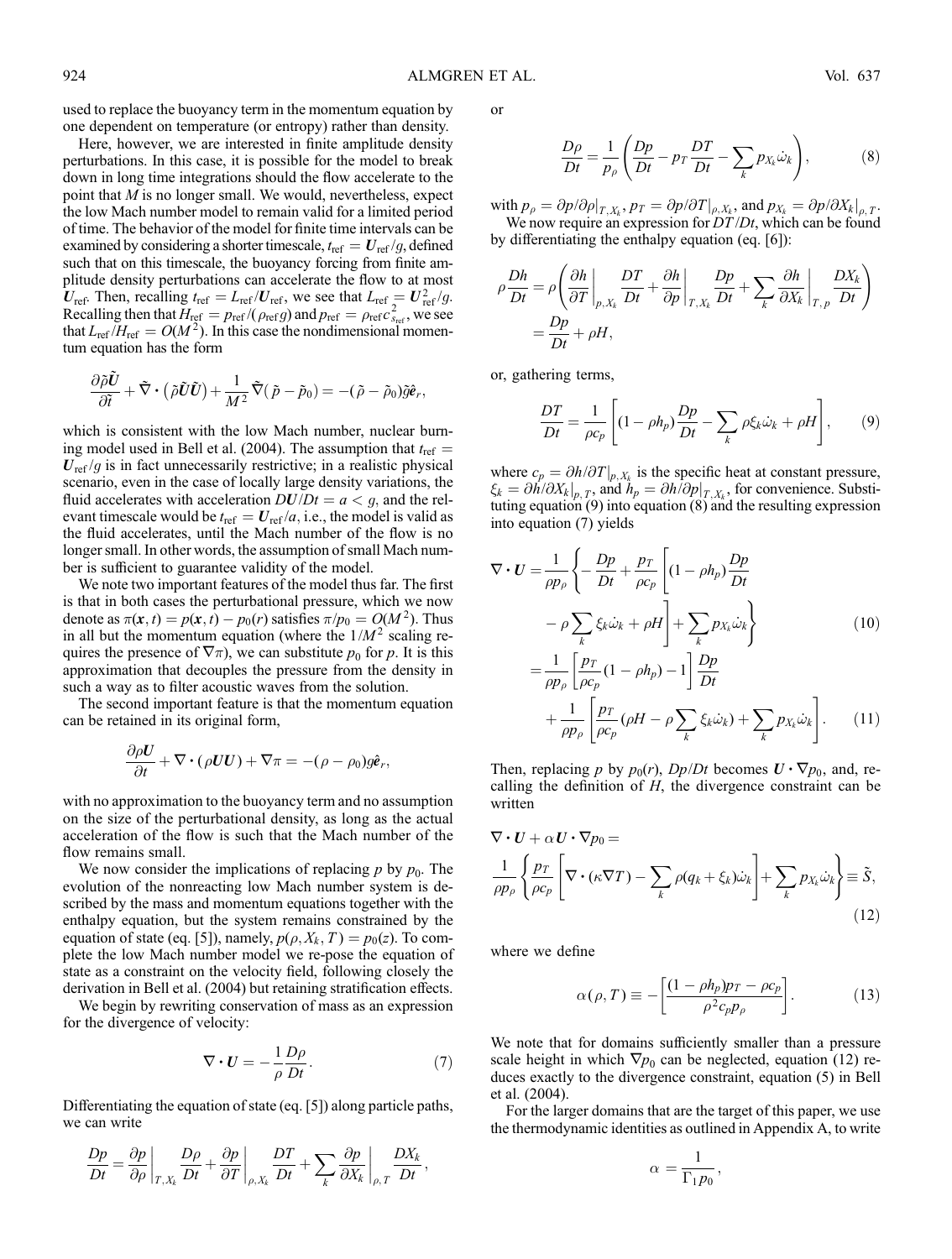where  $\Gamma_1 \equiv d(\log p)/d(\log \rho)|_s$ , and we have substituted  $p_0$ for  $p$ .

In the case of terrestrial atmospheres and in the absence of compositional effects,  $\Gamma_1$  is replaced by the constant  $\gamma = c_p / c_v$ , and using  $p = \rho RT$  with R the gas constant, this expression can be simplified to

$$
\nabla\boldsymbol{\cdot}(\,p_0^{1/\gamma}\boldsymbol{U})\!=\!\frac{R H}{c_p p_0^{R/c_p}}\,,
$$

the pseudo-incompressible constraint as derived by Durran (1989).

For stellar atmospheres, the variation in  $\Gamma_1$  can be decomposed into two contributing factors: the background stratification and the local perturbation to that base state. For a nearly isentropically stratified base state with small perturbations,  $\Gamma_1$  is close to constant, hence  $\rho_0 \propto p_0^{1/\Gamma_{10}}$ . Neglecting expansion effects from thermal diffusion or reactions, this then reduces to the traditional anelastic approximation,

$$
\nabla\bm{\cdot}(\rho_0\bm{U})=0.
$$

For the more general case  $\Gamma_{1_0} = \Gamma_1(\rho_0, T_0, p_0)$  is not constant, but we can exploit the fact that both  $p_0$  and  $\Gamma_{10}$  are functions only of  $r$ . It is straightforward (see Appendix B) to show that in this case, the constraint can be written

$$
\nabla \cdot (\beta_0(r)U) = \beta_0 \tilde{S}, \qquad (14)
$$

where

$$
\beta_0(r) = \beta(0) \exp \left[ \int_0^r \left( \frac{p'_0}{\Gamma_{1_0} p_0} \right) dr' \right].
$$

For the types of problems amenable to the low Mach number model, the density and temperature perturbations may be large, but even so the variation of  $\Gamma_1$  due to the perturbation is at most a few percent. For the examples in this paper we neglect the local variation of  $\Gamma_1$ ; this assumption will be reexamined in subsequent work.

For the purposes of comparing the fundamental hydrodynamic behavior of the low Mach number model relative to established compressible and anelastic formulations, we will, for the remainder of this paper, neglect the effects of variation in composition, reactions, and thermal conduction. By summarizing the low Mach number equation set for this specialized case and rewriting the momentum equation as an evolution equation for velocity, we now have

$$
\frac{\partial \rho}{\partial t} = -\nabla \cdot (\rho U),\tag{15}
$$

$$
\frac{\partial U}{\partial t} = -\mathbf{U} \cdot \nabla \mathbf{U} - \frac{1}{\rho} \nabla \pi - \frac{(\rho - \rho_0)}{\rho} g \hat{\mathbf{e}}_r,\tag{16}
$$

$$
\nabla \cdot (\beta_0 U) = 0. \tag{17}
$$

We note that this system contains three equations for three unknowns: density, velocity, and pressure. The equation of state was used to derive the constraint, so to include it here would be redundant. When reactions and compositional effects are included in future work, the evolution equations for species and energy (in the form of temperature, entropy or enthalpy) will be added to this system, but for the simple hydrodynamical tests we present here, this system is sufficient.

### 3. NUMERICAL METHODOLOGY FOR THE LOW MACH NUMBER MODEL

We discretize the low Mach number equation set derived in the previous section using an extension of the second-order accurate projection methodology developed for incompressible flows (Bell et al. 1989, 1991; Almgren et al. 1996, 1998; Bell & Marcus 1992) and extended to low Mach number combustion (Pember et al. 1998; Day & Bell 2000) and to small-scale reacting flow for SNe Ia (Bell et al. 2004). We refer the reader to the above references for numerical examples demonstrating the second-order accuracy of the overall methodology and for many of the details of projection methods. Here we present a brief overview of the numerical methodology as applied to this equation set. The absence of reactions and presence of  $\beta_0$  in the projection steps are the key differences from to the algorithm in Bell et al. (2004).

In the projection approximation, explicit discretizations of the evolution equations are first used to approximate the velocity and thermodynamic variables at the new time, then an elliptic equation for pressure, derived from the constraint imposed on the newtime velocity, is solved to update the pressure and return the velocity field to the constraint surface. In contrast to the traditional anelastic approach, we have not replaced conservation of mass by the divergence constraint, which means that we are able to evolve the density field with a conservative update rather than invoking the equation of state to diagnose it. Thus the variables we update in each advection step are the velocity, density, and either temperature, enthalpy, or entropy. The low Mach number constraint constrains the evolution of the thermodynamic variables to the manifold defined by the equation of state.

The discretization of the evolution equations is essentially a three step process. First, we use an unsplit second-order Godunov procedure (Colella 1990) to predict a time-centered  $t^{n+1/2}$ edge-based advection velocity,  $U^{\text{ADV},*}$ , using the cell-centered data at  $t^n$  and the lagged pressure gradient from the interval centered at  $t^{n-1/2}$ . The provisional field,  $U^{ADV,*}$ , represents a normal velocity on cell edges analogous to a MAC-type staggered grid discretization of the Navier-Stokes equations (Harlow & Welch 1965). Figure 1 illustrates the MAC grid. However,  $U^{ADV,*}$  fails to satisfy the time-centered divergence constraint (eq. [14]). We apply a discrete projection by solving the elliptic equation

$$
DMAC \left( \frac{\beta_0}{\rho^n} \mathbf{G}^{\text{MAC}} \phi^{\text{MAC}} \right) = DMAC \left( \beta_0 \mathbf{U}^{\text{ADV},*} \right) - \beta_0 \tilde{\mathbf{S}}^{n+1/2} \quad (18)
$$

for  $\phi^{\text{MAC}}$ , where  $D^{\text{MAC}}$  represents a centered approximation to a cell-based divergence from edge-based velocities, and  $G<sup>MAC</sup>$  represents a centered approximation to edge-based gradients from cell-centered data. The solution,  $\phi^{\text{MAC}}$ , is then used to define

$$
U^{\text{ADV}} = U^{\text{ADV,*}} - \frac{1}{\rho^n} G^{\text{MAC}} \phi^{\text{MAC}}.
$$

 $U^{\text{ADV}}$  is a second-order accurate, staggered-grid vector field at  $t^{n+1/2}$  that discretely satisfies the constraint (eq. [14]), and is used for computing the time-explicit advective derivatives for U and  $\rho$ .

We next explicitly update the density using a second-order accurate discretization of the mass equation (we note here that this approach differs from both the anelastic equation set and the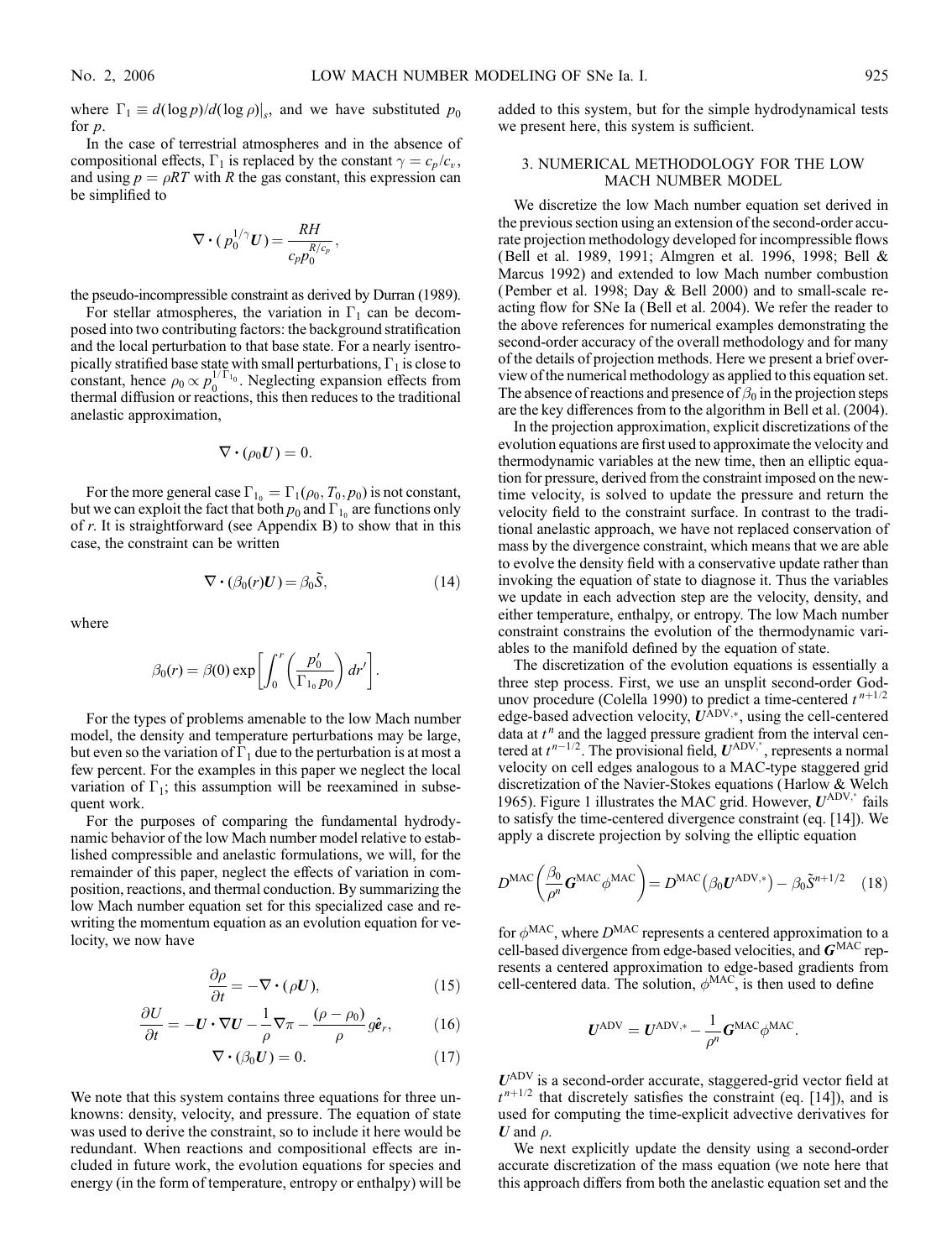FIG. 1.—Illustration of the MAC-type grid showing the advective velocities  $(u^{ADV}, v^{ADV})$  and  $\phi^{MAC}$  for the  $(i, j)$  cell. An unsplit Godunov method is used to predict these advective velocities from the cell centered velocities  $(u_{i,j}, v_{i,j})$  in the surrounding cells.

alternate form of the low Mach number equations as described in Lin 2005),

$$
\rho^{n+1} = \rho^n - \Delta t \big[ \nabla \cdot (\rho \mathbf{U}^{\mathrm{ADV}}) \big]^{n+1/2}.
$$

The final step of the integration procedure is to advance the velocity to the new time level. For this step we first obtain a provisional cell-centered velocity at  $t^{n+1}$  using a time-lagged perturbational pressure gradient,

$$
\rho^{n+1/2} \frac{U^{n+1,*} - U^n}{\Delta t} + \rho^{n+1/2} \left[ \left( U^{\text{ADV}} \cdot \nabla \right) U \right]^{n+1/2}
$$
  
= -G\pi^{n-1/2} - \left( \rho^{n+1/2} - \rho\_0 \right) g\hat{e}\_r,

where  $\rho^{n+1/2} = (\rho^n + \rho^{n+1})/2$ . At this point,  $U^{n+1,*}$  does not satisfy the constraint. We apply an approximate projection to simultaneously update the perturbational pressure and to project  $U^{n+1,*}$  onto the constraint surface. In particular, we solve

$$
L_{\beta}^{\rho} \phi = D \bigg[ \beta_0 \bigg( \frac{\mathbf{U}^{n+1,*}}{\Delta t} + \frac{1}{\rho^{n+1/2}} \mathbf{G} \pi^{n-1/2} \bigg) \bigg] - \frac{\beta_0 \tilde{\mathbf{S}}^{n+1}}{\Delta t} \quad (19)
$$

for nodal values of  $\phi$ , where  $L^{\rho}_{\beta}$  is the standard bilinear finite element approximation to  $\nabla \cdot (\beta_0 / \rho) \nabla$  with  $\rho$  evaluated at  $t^{n+1/2}$ . In this step,  $D$  is a discrete second-order operator that approximates the divergence at nodes from cell-centered data, and  $G =$  $-D<sup>T</sup>$  approximates a cell-centered gradient from nodal data. (See Almgren et al. [1996] for a detailed discussion of this approximate projection, and Almgren et al. [2000] for a discussion of this particular form of the projection operand.) Finally, we determine the new-time cell-centered velocity field from

$$
U^{n+1} = U^{n+1,*} - \frac{\Delta t}{\rho^{n+1/2}} \Big( G\phi - G\pi^{n-1/2} \Big),
$$



 $1.0 \times 10^{8}$ 

 $r$  (cm)

 $1.5 \times 10^{8}$ 

 $2.0 \times 10^{8}$ 

and the new-time-centered perturbational pressure from

 $5.0 \times 10^7$ 

$$
\pi^{n+1/2} = \phi.
$$

Specification of the initial value problem includes initial values for U and  $\rho$  at time  $t = 0$  and a description of the boundary conditions, but the perturbational pressure is not initially prescribed. In order to begin the calculation, the initial velocity field is first projected to ensure that it satisfies the divergence constraint at  $t = 0$ . Then initial iterations (typically two are sufficient) are performed to calculate an approximation to the perturbational pressure at  $t = \Delta t/2$ .

In each step of the iteration we follow the procedure described above. In the first iteration we use  $\pi^{-1/2} = 0$ . At the end of each iteration we have calculated a new value of  $U^1$  and a pressure  $\pi^{1/2}$ . During the iteration procedure, we discard the value of  $U^1$ , but define  $\pi^{-1/2} = \pi^{1/2}$ . Once the iteration is completed, the above algorithm can be followed as written.

#### 4. NUMERICAL VALIDATION AND COMPARISON

### 4.1. Compressible Formulations

We compare and contrast the low Mach number results with those obtained using two different discretizations of the fully compressible equation set, both implemented in the FLASH code (Fryxell et al. 2000). The first is the piecewise parabolic method (PPM; Colella & Woodward 1984), which is a high-order accurate, dimensionally split algorithm in which the updates are done in one-dimensional sweeps, e.g., in two dimensions

$$
S_{i,j}^{n+2} = X(\Delta t)Y(\Delta t)Y(\Delta t)X(\Delta t)S_{i,j}^n,
$$

where  $S = (\rho, \rho U, \rho E)$  is the state variable,  $X(\Delta t)$  is the operator that updates the state through  $\Delta t$  in time in the horizontal direction, and  $Y(\Delta t)$  updates the state by  $\Delta t$  in the vertical direction. One PPM cycle updates the state through  $2\Delta t$ , switching the order of the directional operators midway through to retain secondorder accuracy. PPM is the primary hydrodynamics algorithm used by the large-scale SNe Ia explosion modeling community





 $10$ 

 $10<sup>6</sup>$ 

 $\Omega$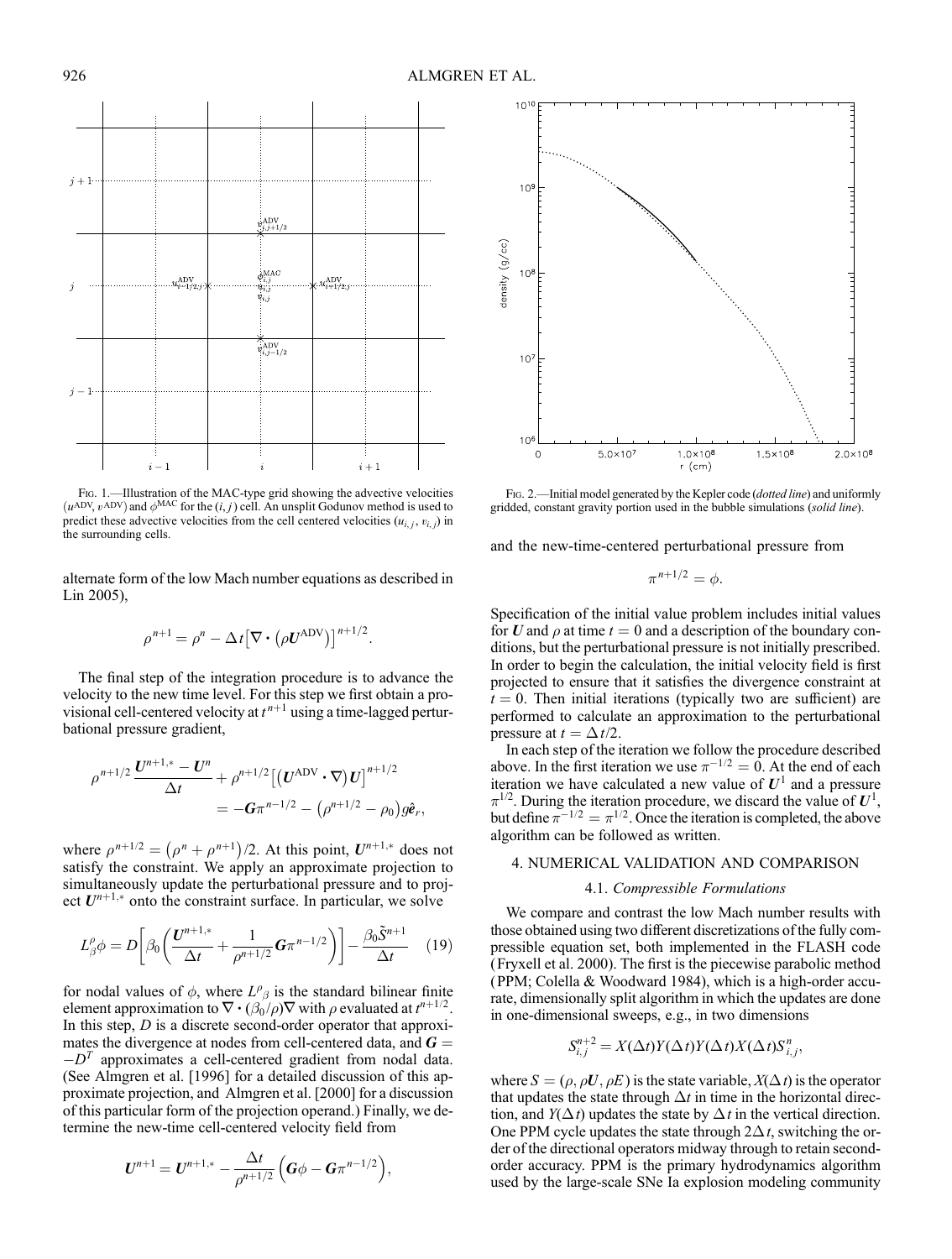

Fig. 3.—Bubble evolution for five different algorithms. Here, the peak temperature is  $6 \times 10^9$  K. We see good agreement between the two compressible codes ( PPM and unsplit) and the low Mach number algorithm.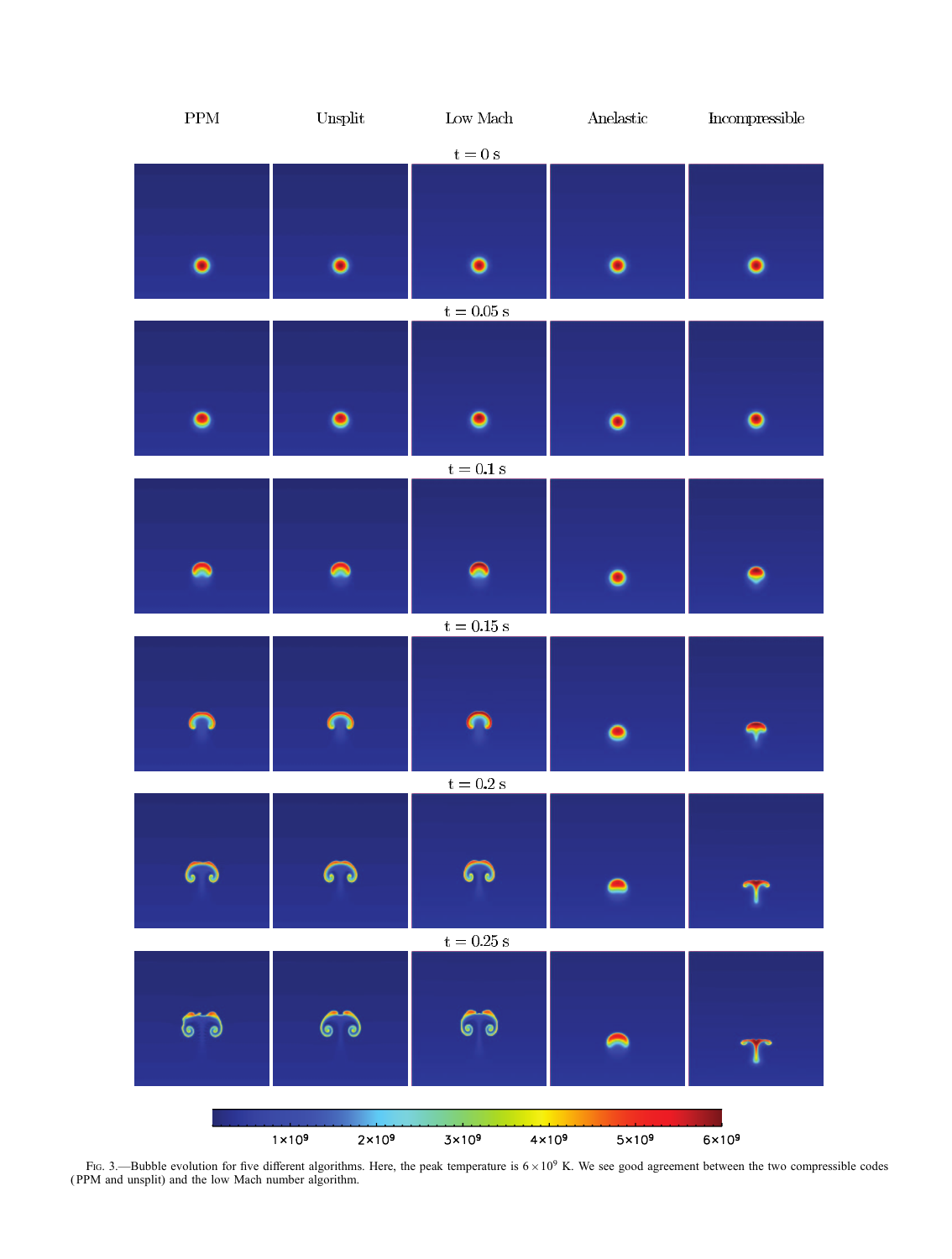

Fig. 4.—Detailed comparison of the temperature field for PPM (blue), the unsplit compressible algorithm (red), and the low Mach number algorithm (green), for the  $6 \times 10^9$  K perturbation. Contours are shown at  $3 \times 10^9$  and  $4.5 \times 10^9$  K.

(Röpke & Hillebrandt 2005; Plewa et al. 2004; Gamezo et al. 2003). The FLASH implementation of PPM has been well validated (Calder et al. 2002), and serves as a good basis for comparisons with the low Mach number algorithm.

A numerical issue that arises in fully compressible simulations, but not with the low Mach number approach, is the difficulty of maintaining a quiet hydrostatic atmosphere. Small displacements from hydrostatic equilibrium (HSE) can generate sound waves throughout the atmosphere, which, if unchecked, can lead to ambient velocities that can swamp the process being studied. The hydrostatic equilibrium improvements described in Zingale et al. (2002), which remove the hydrostatic pressure from the pressure jump across the interfaces in the Riemann problem, were used for all PPM runs. The upper and lower boundary conditions are the hydrostatic boundaries described in that same paper, with the pressure and density modified according to hydrostatic equilibrium and the velocities given a zero gradient.

The second compressible algorithm we consider is a secondorder unsplit method following Colella (1990). At low Mach numbers, dimensionally split methods can have trouble producing realistic velocity fields, as will be shown in the bubble rise comparison. In the unsplit formulation, the cell averages are updated in all directions at once. A critical part of the unsplit method is that the interface reconstructions contain a transverse flux term that explicitly couples in the information from the corner cells.

Centered fourth-order limited slopes are used for both the reconstruction and the definition of the states used for the transverse Riemann problem, as described in Colella (1985). This is the same procedure used in predicting the interface states in the low Mach number method presented here. This method was extended to handle general equations of state, following the procedure in Colella & Glaz (1985). We added an additional transverse flux piece to the interface reconstruction of  $\gamma$ , to be consistent with the unsplit reconstructions. This was put into the FLASH framework for the present simulations. Both the PPM and unsplit solvers use the same two-shock Riemann solver described in Colella & Glaz (1985). For both the split and unsplit solvers, a CFL number of 0.8 was used based on the sound speed.

### 4.2. Anelastic Approach

The low Mach number equations and the anelastic equation set are derived differently. Both equation sets assume a low Mach number, which implies a small pressure perturbation from the background state. However, the anelastic equation set assumes both small density and small temperature perturbations as well. As noted earlier, the velocity constraints resulting from these two derivations are strikingly similar and are, in fact, equivalent for an isentropically stratified background state. Even in the nonisentropic background considered here, the differences between  $\rho_0$  and  $\beta_0$  are small.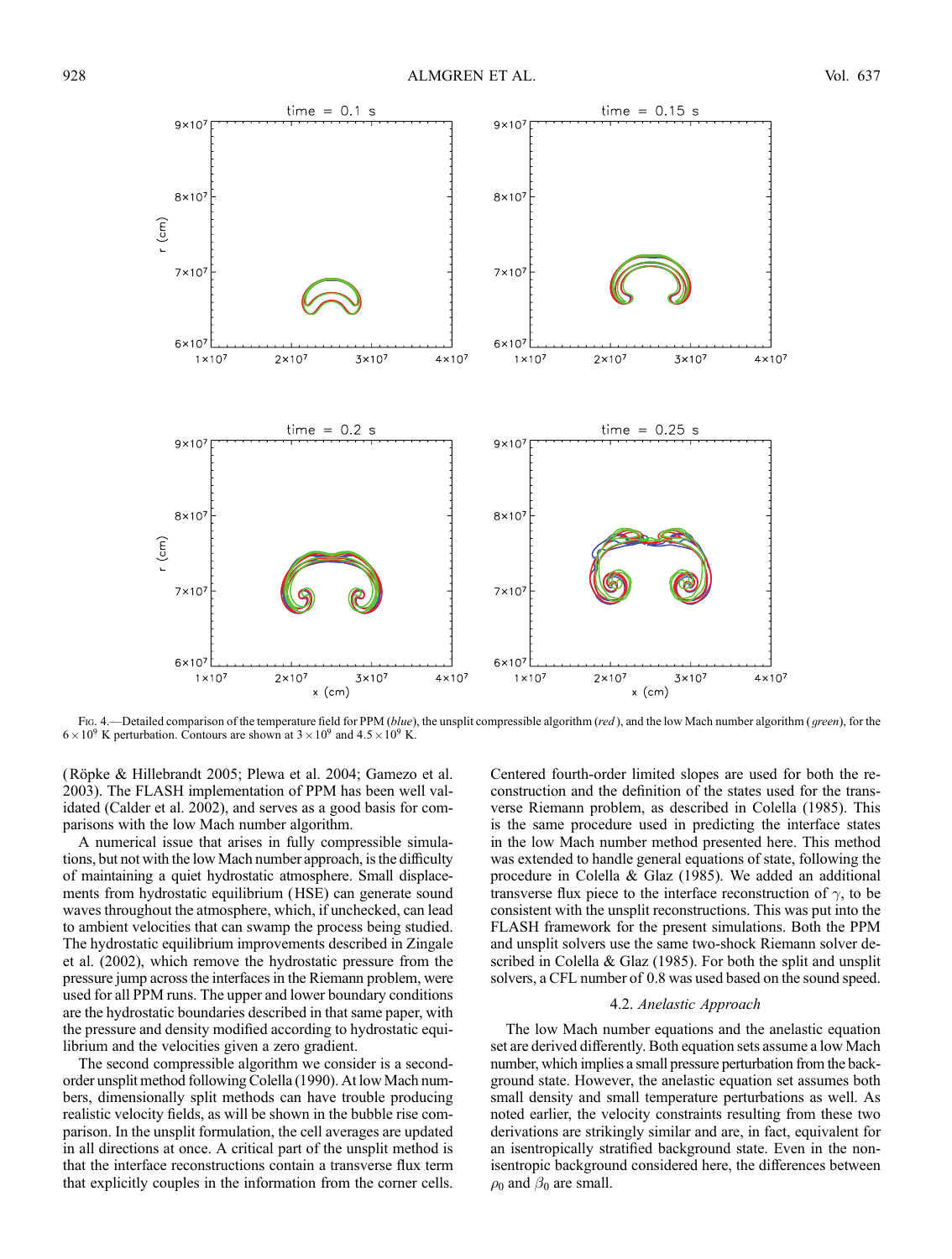

Fig. 5.—Mach number comparison for the  $6 \times 10^9$  K bubble. (a) At early times, the PPM results show a sound wave from the initial perturbation just about to exit through the top of the domain. This is not present in the low Mach number case, as it filters sound waves.  $(b)$  At late times, the flow has attained a Mach number of almost 0.2 in places.

However, because the anelastic approximation assumes small density and temperature perturbations, approximations are made to the buoyancy term in the momentum equation. These approximations follow from the observation that since the perturbational density was neglected in the continuity equation in order to derive the velocity constraint, the continuity equation cannot be used to evolve the perturbational density. Therefore, an alternative formulation of the buoyancy term must be used. A typical anelastic model evolves temperature or entropy and constructs the buoyancy forcing term from the field using a linearized approximation. Following the derivation by Braginsky & Roberts (1995) that combines parts of the pressure gradient and buoyancy terms, we consider the following form of the anelastic equations:

$$
\rho_0 \frac{DU}{Dt} = -\rho_0 \nabla \left(\frac{p'}{\rho_0}\right) - \left(\frac{\partial \rho_0}{\partial S}\right)_p S' g \hat{\mathbf{e}}_r,\tag{20}
$$

$$
\frac{DS}{Dt} = 0,\t(21)
$$

$$
\nabla \cdot (\rho_0 \mathbf{U}) = 0. \tag{22}
$$

Here S is entropy,  $S' = S - S_0$ ,  $p' = p - p_0$ , and we neglect viscosity, thermal diffusivity, and the gravitational potential perturbation. We note that in the case of small density and temperature perturbations, simulations using the low Mach number equations and the anelastic approximation give indistinguishable results, and so for the numerical comparisons, we focus on problems with finite amplitude perturbations as described in the next subsection.

#### 4.3. Bubble Rise Comparison

We present three sets of two-dimensional calculations of a rising bubble in a stellar environment. The one-dimensional background state ( $\rho_0$ ,  $T_0$ ,  $p_0$ ) is calculated using the Kepler code (Weaver et al. 1978), to evolve a Chandrasekhar-mass white dwarf until the central temperature reaches  $7 \times 10^8$  K, representing conditions just before ignition. We map a portion of the onedimensional model onto a uniform two-dimensional grid and place it into hydrostatic equilibrium with a constant gravitational acceleration ( $g = -1.9 \times 10^{10}$  cm s<sup>-2</sup>). We further simplify by ignoring metric terms associated with the radial coordinate and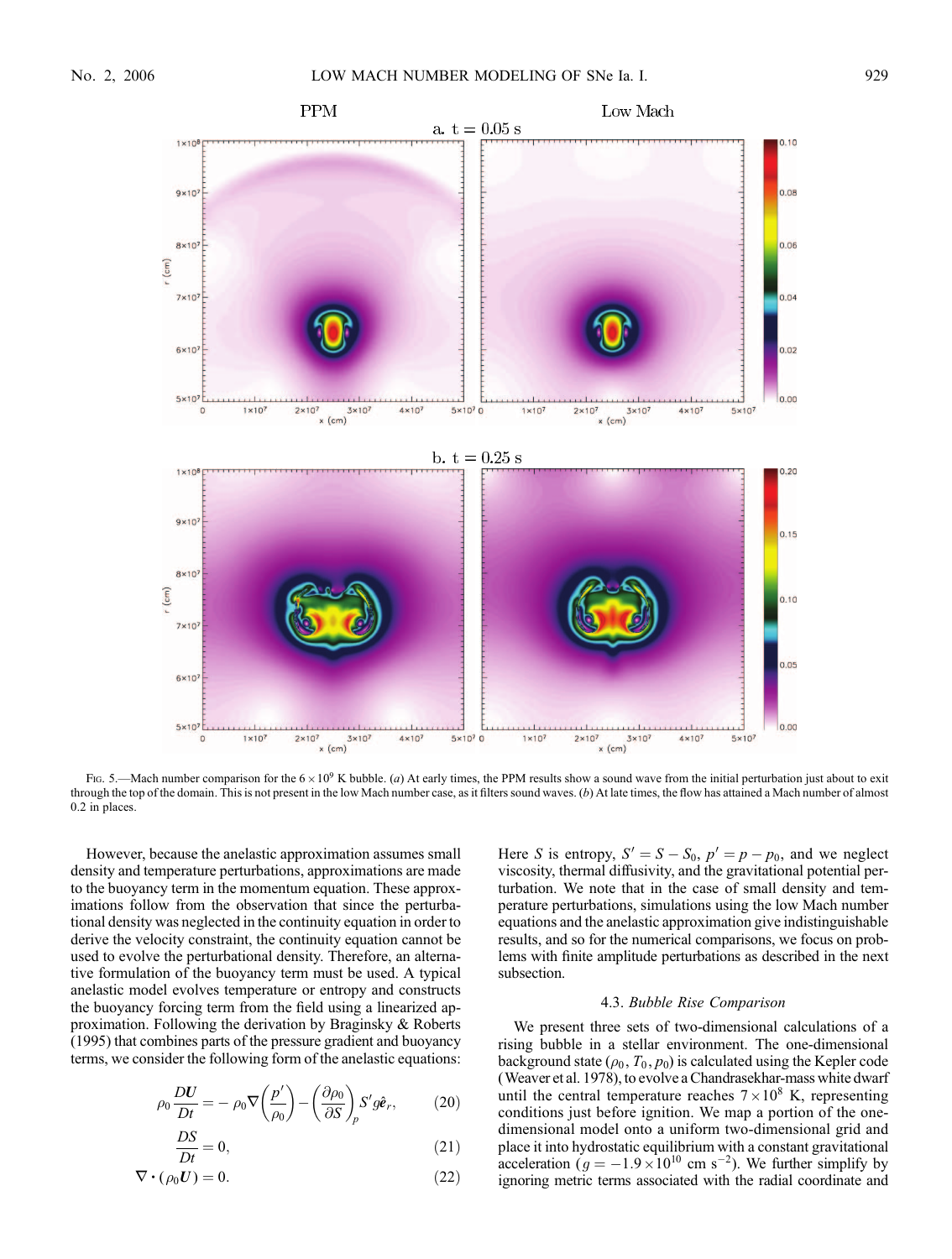

FIG. 6.—Bubble evolution for four different algorithms. Here, the peak temperature is  $1 \times 10^9$  K. As with the  $6 \times 10^9$  K case, the PPM, unsplit, and low Mach number results are in good agreement.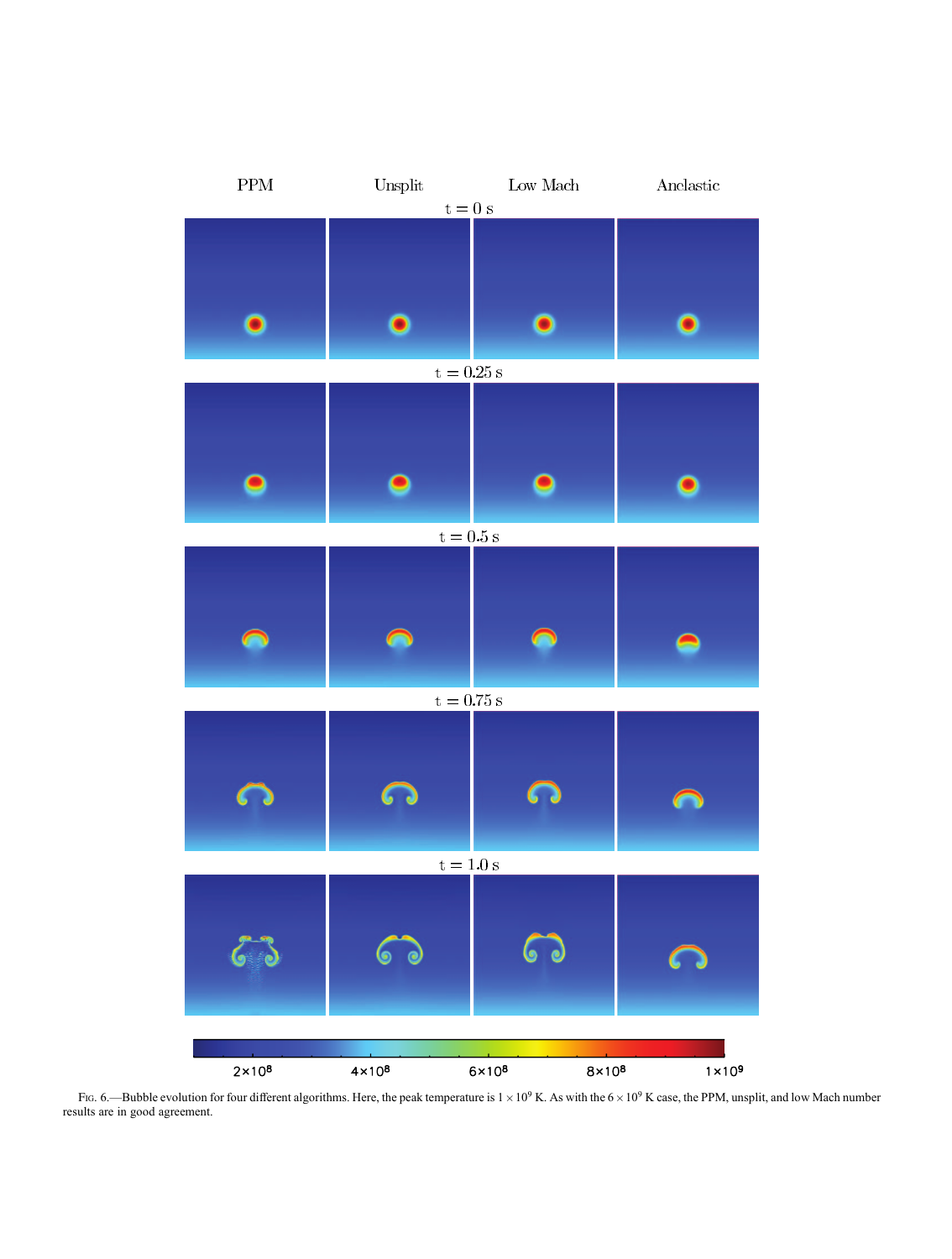

Fig. 7.—Detailed comparison of the temperature field for PPM (blue), the unsplit compressible algorithm (red), and the low Mach number algorithm (green), for the  $1 \times 10^9$  K perturbation. Contours are shown at  $5 \times 10^8$  and  $7.5 \times 10^8$  K.

view the domain as Cartesian. We note that neither the constant gravity assumption nor the simplified metric is a limitation of any of the methods presented here, but are chosen in these comparison simulations for simplicity. The density structure of the model is illustrated in Figure 2.

All bubbles begin in pressure equilibrium with the background state and are defined by a simple temperature perturbation, from which the density perturbation is calculated. We consider three different cases, which we distinguish by the maximum temperature at the center of the bubble  $T_{\text{max}}$ . The temperature profile of the bubble is then defined by

$$
T = T_0 + (T_{\text{max}} - T_0) \frac{1}{2} \left[ 1 + \tanh\left(\frac{2.0 - \xi/\delta}{0.9}\right) \right],
$$

where

$$
\xi = \sqrt{(x - x_{\text{cent}})^2 + (r - r_{\text{cent}})^2},
$$

 $(x_{cent}, r_{cent}) = (2.5 \times 10^7, 6.25 \times 10^7)$  cm, and  $\delta = 1.25 \times 10^6$  cm in a domain from  $x = 0$  to  $5 \times 10^7$  cm and  $r = 5 \times 10^7$  to  $10^8$  cm. The stellar equation of state is then used to compute  $\rho$  given T and  $p_0$ . This profile was chosen to give a smooth transition from the ambient temperature to the perturbed temperature, thus minimizing the effects of the numerical slope limiters present in the different hydrodynamics methods. Due to the short timescale of the problem, thermal diffusivity is neglected. For all bubble calculations presented the grid has uniform resolution of  $384 \times 384$ ; the adaptive gridding features of all the codes are turned off.

Figures 3 and 6 present comparisons of simulations using the low Mach number approach, two different discretizations of the fully compressible equation set, and the anelastic and incompressible equation sets. The low Mach number, anelastic, and incompressible results are calculated using the projection method approach described in the previous section. The only differences in methodology occur in the coefficient of velocity in the projection and in the construction of the buoyancy term. Each of these methods was run at a CFL number of 0.9, based on the maximum advection velocity.

Figure 3 shows the temperature evolution for  $T_{\text{max}} = 6 \times 10^9$  K. This corresponds to an Atwood number for the bubble of approximately 0.079. In this simulation, the bubble reaches a Mach number of about 0.2. In addition to the PPM and unsplit compressible solvers, traditional anelastic and incompressible solvers are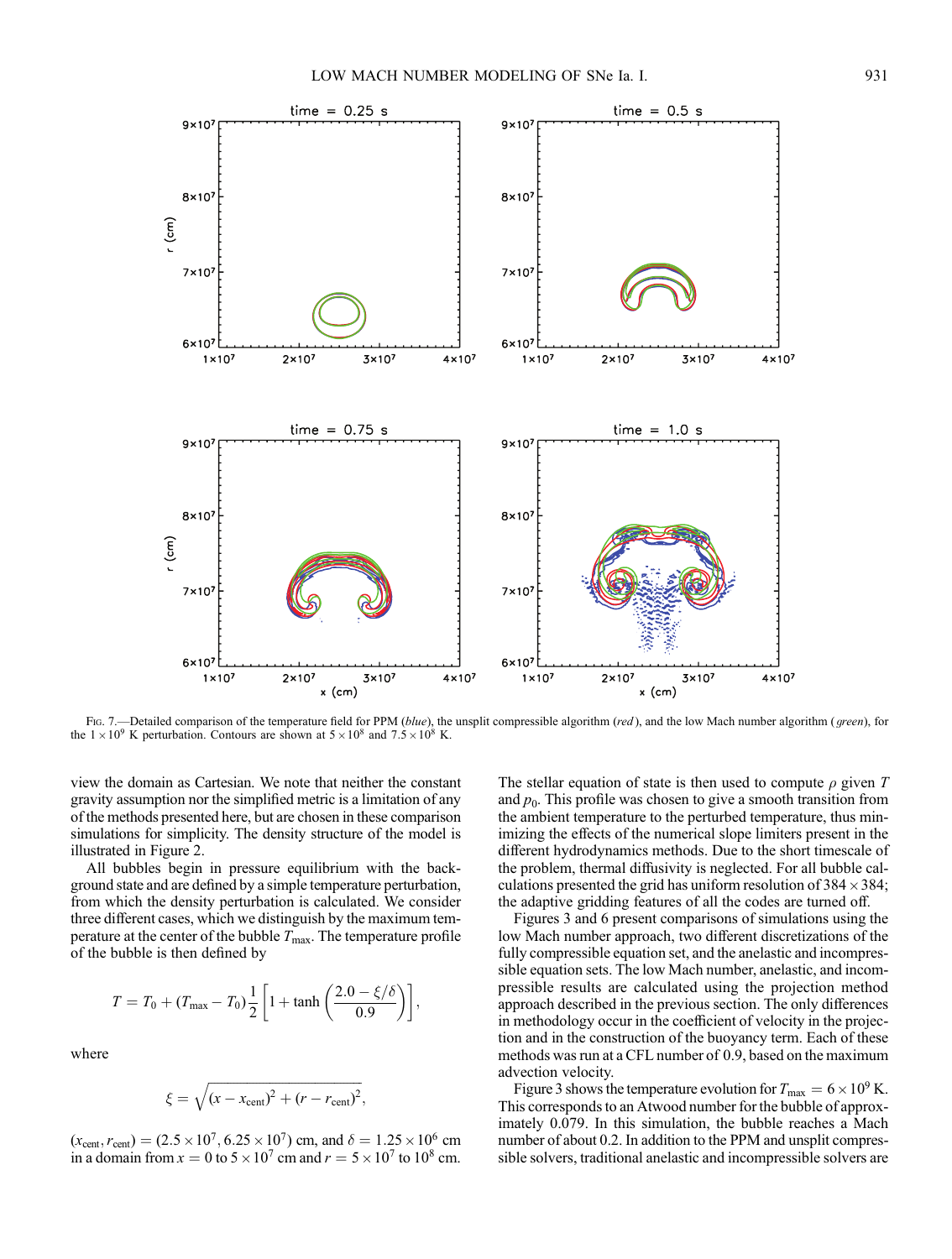also shown for comparison. The low Mach number method closely tracks the two compressible solvers. The incompressible and anelastic results demonstrate the effects of their respective assumptions. The velocity constraint for the anelastic model is sufficiently accurate to capture the bubble rise, but because of the linearity of the density-temperature relationship in the anelastic approach, the buoyancy term is too small in the anelastic simulation. By contrast, the incompressible simulation contains the full buoyancy term, but due to the incompressibility constraint, the bubble cannot expand; consequently, it reaches neutral buoyancy at a much lower level and stops rising. We do not follow the bubbles past the point where nonlinear instabilities along the sides begin to dominate the evolution.

A more detailed comparison of the results from Figure 3 is provided in Figure 4, where temperature contours of the low Mach number solution are superimposed on temperature contours of the unsplit and PPM solutions. Here we see a large degree of overlap, demonstrating that the bubbles have the same rise velocity and size independent of the algorithm. Figure 5 shows the Mach number of the PPM and low Mach number methods, further demonstrating the agreement between the two sets of results, with the exception of the unphysical loss of symmetry in the PPM simulation.

Figure 6 shows the temperature evolution for the lower peak temperature case,  $T_{\text{max}} = 1 \times 10^9$  K, and corresponding Atwood number of 0.0024. Over the course of this comparison, the Mach number remains below 0.05. Again, we observe the agreement between the low Mach number and compressible solvers, with the exception of the late-time breakdown of the PPM solution, indicated by the large-amplitude temperature oscillations dominating the flow behind the bubble. These oscillations reflect the poor performance of operator split algorithms for very low speed flows.

A more detailed comparison of the results from Figure 6 is shown in Figure 7, again superimposing temperature contours from the low Mach number and compressible formulations. We again see good agreement, with the exception of the breakdown of PPM at late times.

Timings of the PPM and low Mach number code were made on a single processor (1.53 GHz Athlon MP) using the Intel 8.1 compilers. Both codes were compiled with the same compiler optimization flags, -O3 -ip -ipo. FLASH was set to run with  $16 \times 16$  zone blocks, instead of the default  $8 \times 8$  for better performance with uniform gridding. The  $6 \times 10^9$  K bubble required 2148 time steps, taking 14,200 s to evolve the bubble to 0.25 s in simulation time. By comparison, the low Mach number solver took 246 time steps and 1480 s, about an order of magnitude increase in speed. For the  $10<sup>9</sup>$  K bubble, the PPM solver took 7842 time steps, taking 52,100 s to evolve the bubble for 1 s of simulation time, while the low Mach number solver took 252 time steps and 1560 s. As expected, the performance gap increases as the Mach number decreases. The unsplit compressible algorithm takes approximately twice as much time to run as PPM, primarily due to the additional transverse Riemann solves required.

Finally, in Figures 8 and 9 we compare the low Mach number and anelastic models for a bubble with  $T_{\text{max}} = 3.5 \times 10^8$  K. This regime is inaccessible to the compressible formulation, with a peak Mach number during the calculation of 0.012. We note that, as expected, as the Atwood number decreases the fidelity of the anelastic approximation improves.

The three cases presented in this section demonstrate the successful application of the low Mach number approach, as well as the failure of the compressible approach for low-speed flows and



FIG. 8.—Bubble evolution the low Mach number and anelastic algorithms, showing good agreement for the two different methods. Here, the peak temperature is  $3.5 \times 10^8$  K.

the failure of the anelastic approach for flows with large density or temperature variations. The low Mach number approach, like the other methods, has limits to its applicability. Specifically, as the flow speed, and therefore the Mach number, increases, typically the thermodynamic pressure will diverge from  $p_0$ , and the assumptions underlying the low Mach number approach will be violated. As with the anelastic model, numerical simulations using the low Mach number model will continue to yield what appear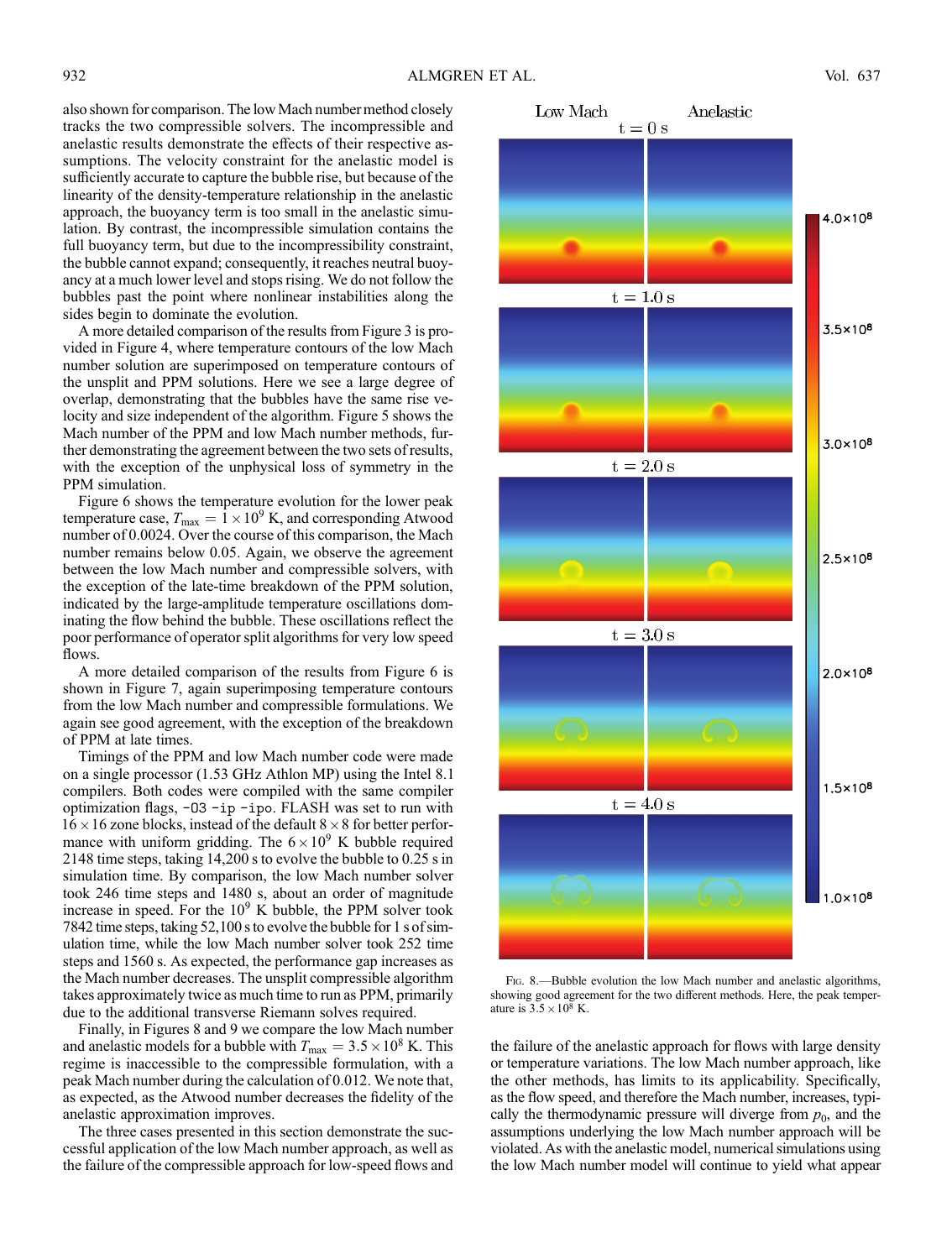

Fig. 9.—Detailed comparison of the temperature field for the anelastic algorithm (*purple*) and the low Mach number algorithm (*green*), for the 3.5  $\times$  10<sup>8</sup> K perturbation. The contours are at  $2.5 \times 10^8$  and  $3 \times 10^8$  K.

to be reasonable solutions, even as the underlying assumptions are violated, but the solutions will no longer be physically relevant.

In the case of a bubble rise without heat sources, it is difficult to numerically demonstrate the failure of the low Mach number method even as the Mach number increases. However, the divergence of the low Mach number model from the compressible solution in the case of a large Mach number will be discussed more thoroughly in the subsequent paper that discusses the behavior of the low Mach number model in the presence of heating.

## 5. CONCLUSIONS

We have introduced a new method for following low-speed, stratified flows in astrophysical conditions and have demonstrated, through comparison with compressible and anelastic codes, that this algorithm performs well in the range of Mach numbers from near zero to about 0.2. The increased computational efficiency associated with a low Mach number formulation makes it an ideal tool for investigations of the convective/ignition phase of SNe Ia. However, to be applicable in this setting, a number of generalizations to the methodology will need to be developed. In particular, we will need to extend the algorithm to include the effects of variation in composition, reactions, and thermal conduction. In addition, once a flame is established, it will be necessary to include subgrid models for turbulent flame propagation that will enable the methodology to be used to simulate the evolution of the early phases of the explosion. These issues will be addressed in future work.

We wish to thank Gary Glatzmaier, Michael Kuhlen, and Tami Rogers for helpful discussions regarding the anelastic hydrodynamics method, and Alan Calder and Jonathan Dursi for helpful comments on the manuscript. We especially wish to thank Stan Woosley for numerous discussions and interactions. The PPM calculations presented here used the FLASH Code (version 2.5), developed in part by the DOE-supported Advanced Simulation and Computing/Alliance Center for Astrophysical Thermonuclear Flashes at the University of Chicago. This work was supported by the Applied Mathematics Program of the DOE Office of Mathematics, Information, and Computational Sciences under the U.S. Department of Energy under contract DE-AC03-76SF00098, by DOE grant DE-FC02-01ER41176 to the Supernova Science Center/University of California, Santa Cruz, and by the NASA Theory Program (NAGW-5-12036).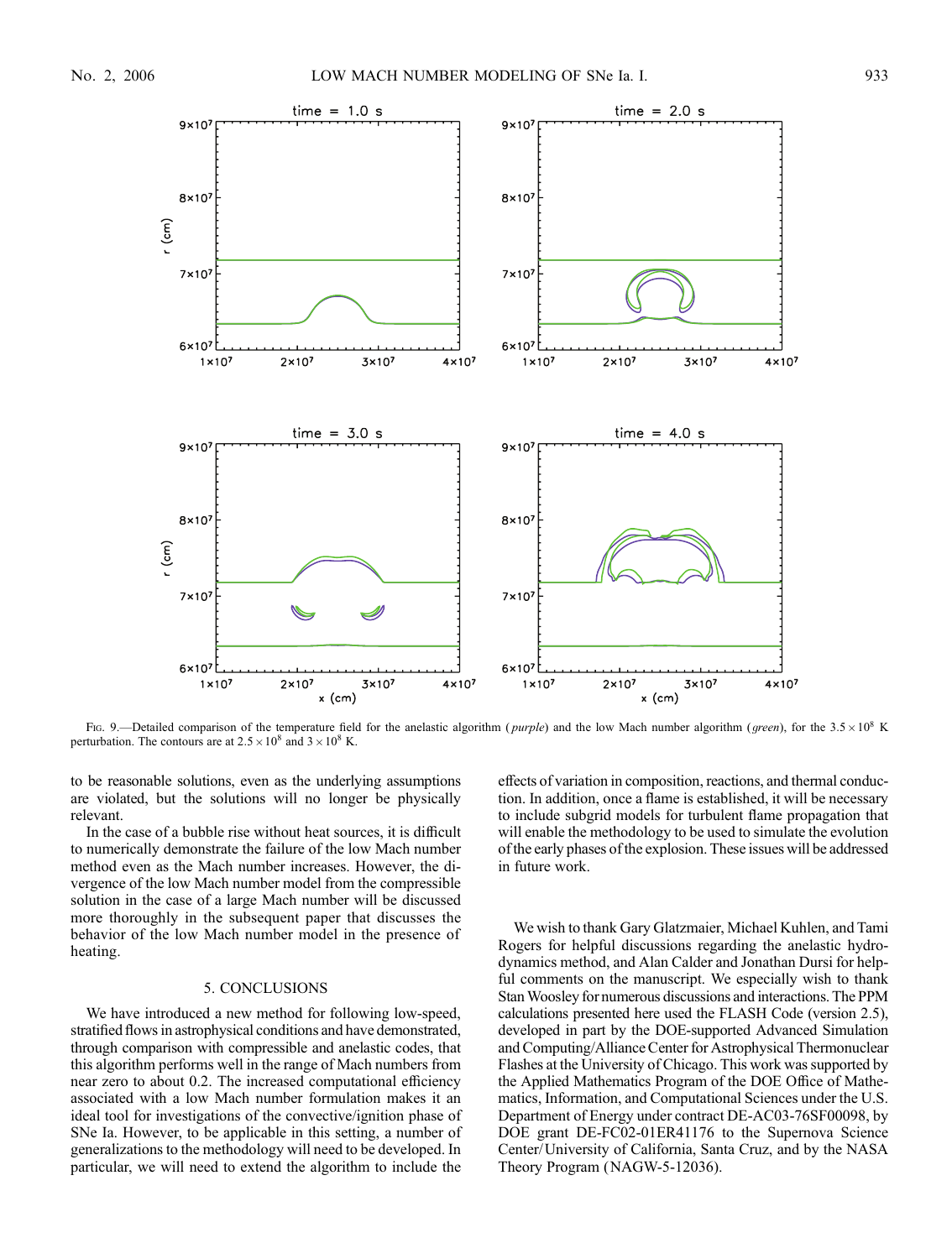# APPENDIX A

# SIMPLIFICATION OF  $\alpha$

In this appendix we derive a simplified expression for  $\alpha$  introduced in equation (13). We refer to Chapter 9 of Cox & Giuli (1968, hereafter CG68), for a number of thermodynamic identities.

We begin by rewriting  $h_p$ , using

$$
\left.\frac{\partial h}{\partial \rho}\right|_T = \frac{\partial h}{\partial p}\right|_T \frac{\partial p}{\partial \rho} = h_p p_\rho.
$$

with

$$
h(\rho, T) = \frac{p(\rho, T)}{\rho} + e(\rho, T).
$$

Therefore,

$$
h_p = \frac{1}{p_\rho} \left( -\frac{p}{\rho^2} + \frac{p_\rho}{\rho} + e_\rho \right) = \frac{1}{\rho} \left( 1 - \frac{p}{\rho p_\rho} \right) + \frac{e_\rho}{p_\rho}.
$$

Putting this into  $\alpha$ , we have

$$
\alpha = -\frac{1}{\rho^2 c_p p_\rho} \left\{ \left[ 1 - \left( 1 - \frac{p}{\rho p_\rho} \right) - \rho \frac{e_\rho}{p_\rho} \right] p_T - \rho c_p \right\} \tag{A1}
$$

$$
= -\frac{1}{\rho p_{\rho} c_p} \left[ \left( \frac{p}{\rho^2 p_{\rho}} - \frac{e_{\rho}}{p_{\rho}} \right) p_T - c_p \right]. \tag{A2}
$$

For a generalized equation of state, there are three principal adiabatic exponents which relate the various differentials  $(dp, dT, and d\rho$ . For an ideal gas, they are all equivalent. Here, we use  $\Gamma_1$  (CG68 eq. [9.88]):

$$
\Gamma_1 \equiv \left(\frac{d \ln p}{d \ln \rho}\right)_{\text{ad}}.
$$

This is related to the ratio of specific heats,  $\gamma$  via

$$
\gamma = \frac{c_p}{c_V} = \frac{\Gamma_1}{\chi_\rho},
$$

(CG68 eq. [9.87]) where

$$
\chi_{\rho} \equiv \left(\frac{\partial \ln p}{\partial \ln \rho}\right)_{T} = \frac{\rho}{p} p_{\rho}
$$

(CG68 eq. [9.82]) is the "density exponent in the pressure equation of state." For an ideal gas,  $\chi_{\rho} = 1$ , and  $\Gamma_1 = \gamma$ . Taking all of this together, we see that

$$
\frac{1}{\rho p_{\rho}} = \frac{\gamma}{\Gamma_1 p}.
$$

Putting this into our  $\alpha$  expression,

$$
\alpha = -\frac{\gamma}{\Gamma_1 p c_p} \left[ \left( \frac{p}{\rho^2 p_\rho} - \frac{e_\rho}{p_\rho} \right) p_T - c_p \right]. \tag{A3}
$$

Motivated by the ideal gas result that  $\alpha = 1/(\gamma p)$ , we want to show that the quantity in the square brackets in equation (A3) reduces to  $c_V$ .

The specific heats are related by (CG68 eq. [9.84])

$$
c_p - c_V = -\frac{E}{T} \left( \frac{\partial \ln E}{\partial \ln \rho} \right) \frac{\chi_T}{T \chi_\rho} + \frac{p}{\rho T} \frac{\chi_T}{\chi_\rho}.
$$
 (A4)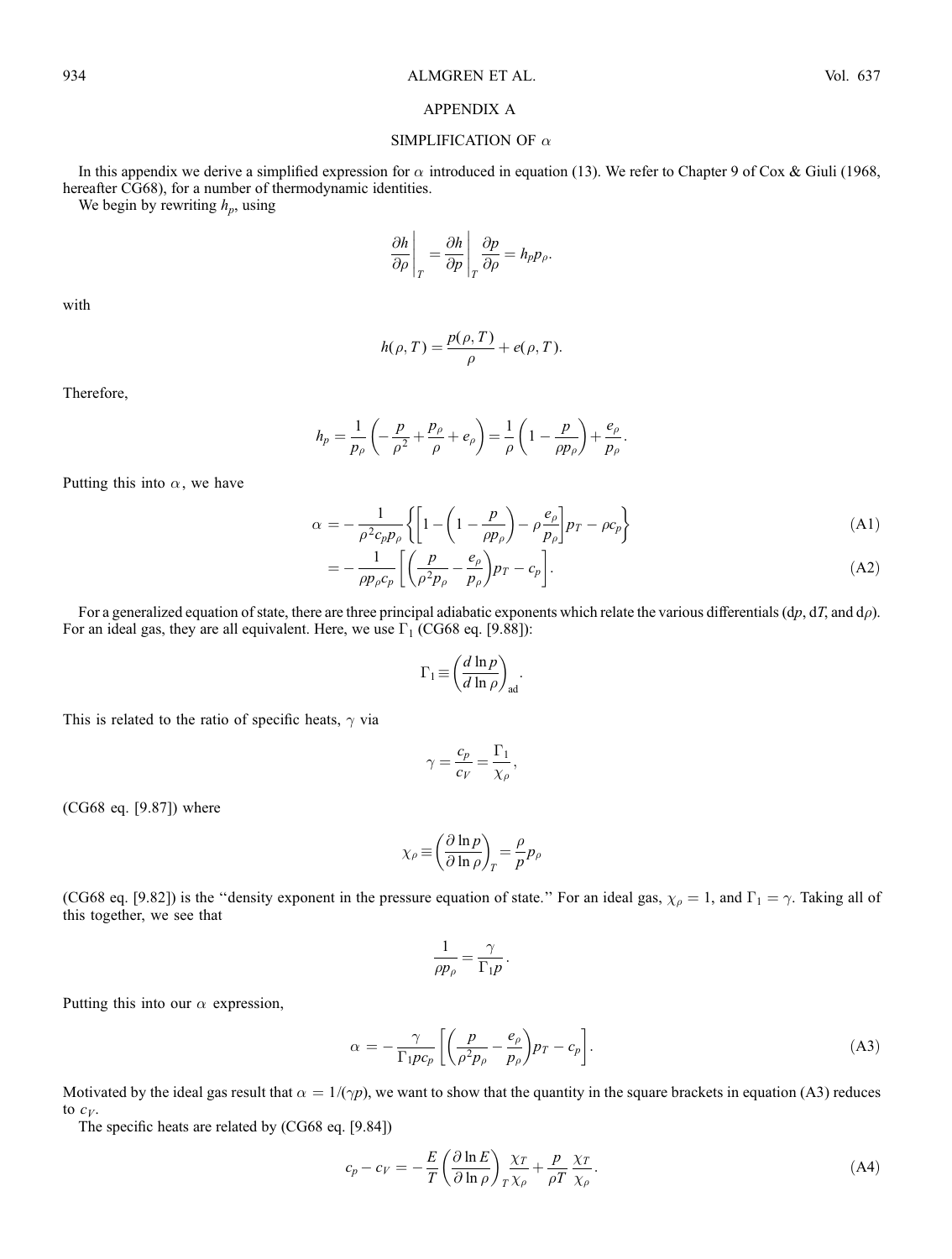The temperature exponent is defined as

$$
\chi_T \equiv \left(\frac{\partial \ln p}{\partial \ln T}\right)_\rho = \frac{T}{p} p_T
$$

(CG68 eq. [9.81]), so equation (A4) simplifies to

$$
c_p - c_V = -\frac{\rho}{T} e_\rho \frac{\chi_T}{\chi_\rho} + \frac{p}{\rho T} \frac{\chi_T}{\chi_\rho}
$$
(A5)

$$
= -e_{\rho} \frac{p_T}{p_{\rho}} + \frac{p}{\rho^2} \frac{p_T}{p_{\rho}}, \tag{A6}
$$

which substitutes directly into equation (A3) to yield

$$
\alpha = -\frac{\gamma}{\Gamma_1 p c_p} \left[ (c_p - c_V) - c_p \right] = -\frac{\gamma}{\Gamma_1 p c_p} (-c_V) = \frac{1}{\Gamma_1 p}.
$$

We note that  $\Gamma_1$  varies slowly throughout the white dwarf and is a quantity that is already returned by the tabular equation of state.

### APPENDIX B

### DERIVATION OF  $\beta$

We seek a function  $\beta(z)$  such that

$$
\frac{1}{\beta(z)}\nabla\cdot(\beta U)=(\nabla\cdot U)+\frac{1}{\Gamma_1p_0}U\cdot\nabla p_0.
$$

We expand  $\nabla \cdot (\beta U) = \beta(\nabla \cdot U) + U \cdot \nabla \beta$  and note that for the equality to hold, we would need

$$
\frac{1}{\beta(z)}\mathbf{U}\cdot\nabla\beta=\frac{1}{\Gamma_1p_0}\mathbf{U}\cdot\nabla p_0,
$$

or

$$
\frac{1}{\beta}w\beta' = \frac{1}{\Gamma_1 p_0} w p'_0.
$$

Since we want this to hold for all  $w$ , we are left with

$$
\frac{\beta'}{\beta} = \frac{p'_0}{\Gamma_1 p_0}.
$$

We integrate this up from  $z = 0$ :

$$
\int_0^z \frac{\beta'}{\beta} dz' = \int_0^z \frac{d[\ln(\beta)]}{dz} dz' = \int_0^z \frac{p'_0}{\Gamma_1 p_0} dz'
$$

so

$$
\ln \beta(z) - \ln \beta(0) = \int_0^z \frac{p'_0}{\Gamma_1 p_0} \, dz',
$$

or

$$
\beta(z) = \beta(0) \exp\left(\int_0^z \frac{p'_0}{\Gamma_1 p_0} dz'\right).
$$

We note that this also can be written as the recursive relationship

$$
\beta(z_k) = \beta(z_{k-1}) \exp\biggl(\int_{z_{k-1}}^{z_k} -\frac{\rho_0 g}{\Gamma_1 p_0} dz'\biggr),
$$

exploiting the hydrostatic equilibrium of the base state. This equation is the one we use to numerically compute  $\beta(z)$ ; we let  $\beta(0) = \rho_0(0)$ .